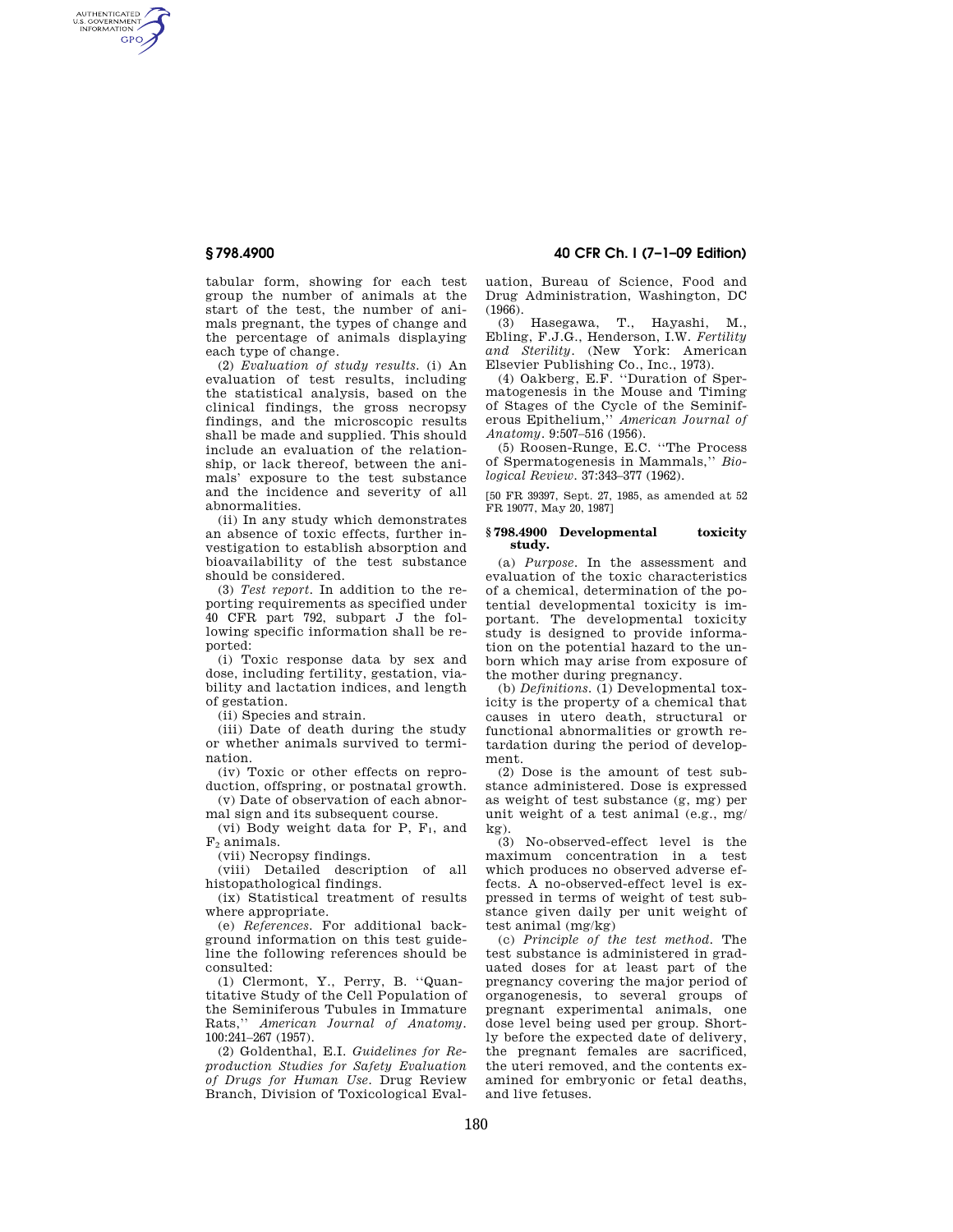# **Environmental Protection Agency § 798.4900**

(d) *Limit test.* If a test at an exposure of at least 1000 mg/kg body weight, using the procedures described for this study, produces no observable developmental toxicity, then a full study using three dose levels might not be necessary.

(e) *Test procedures*—(1) *Animal selection*—(i) *Species and strain.* Testing shall be performed in at least 2 mammalian species. Commonly used species include the rat, mouse, rabbit, and hamster. If other mammalian species are used, the tester shall provide justification/reasoning for their selection. Commonly used laboratory strains shall be employed. The strain shall not have low fecundity and shall preferably be characterized for its sensitivity to developmental toxins.

(ii) *Age.* Young adult animals (nulliparous females) shall be used.

(iii) *Sex.* Pregnant female animals shall be used at each dose level.

(iv) *Number of animals.* At least 20 pregnant rats, mice or hamsters or 12 pregnant rabbits are required at each dose level. The objective is to ensure that sufficient pups are produced to permit meaningful evaluation of the potential developmental toxicity of the test substance.

(2) *Control group.* A concurrent control group shall be used. This group shall be an untreated or sham treated control group, or, if a vehicle is used in administering the test substance, a vehicle control group. Except for treatment with the test substance, animals in the control group(s) shall be handled in an identical manner to test group animals.

(3) *Dose levels and dose selection.* (i) At least 3 dose levels with a control and, where appropriate, a vehicle control, shall be used.

(ii) The vehicle shall neither be developmentally toxic nor have effects on reproduction.

(iii) To select the appropriate dose levels, a pilot or trial study may be advisable. It is not always necessary to carry out a trial study in pregnant animals. Comparison of the results from a trial study in non-pregnant, and the main study in pregnant animals will demonstrate if the test substance is more toxic in pregnant animals. If a trial study is carried out in pregnant animals, the dose producing embryonic or fetal lethalities or maternal toxicity shall be determined.

(iv) Unless limited by the physical/ chemical nature or biological properties of the substance, the highest dose level shall induce some overt maternal toxicity such as reduced body weight or body weight gain, but not more than 10 percent maternal deaths.

(v) The lowest dose level should not produce any grossly observable evidence of either maternal or developmental toxicity.

(vi) Ideally, the intermediate dose level(s) should produce minimal observable toxic effects. If more than one intermediate concentration is used, the concentration levels should be spaced to produce a gradation of toxic effects.

(4) *Observation period.* Day 0 in the test is the day on which a vaginal plug and/or sperm are observed. The dose period shall cover the period of major organogenesis. This may be taken as days 6 to 15 for rat and mouse, 6 to 14 for hamster, or 6 to 18 for rabbit.

(5) *Administration of test substance.*  The test substance or vehicle is usually administered orally, by oral intubation unless the chemical or physical characteristics of the test substance or pattern of human exposure suggest a more appropriate route of administration. The test substance shall be administered approximately the same time each day.

(6) *Exposure conditions.* The female test animals are treated with the test substance daily throughout the appropriate treatment period. When given by gavage, the dose may be based on the weight of the females at the start of substance administration, or, alternatively, in view of the rapid weight gain which takes place during pregnancy, the animals may be weighed periodically and the dosage based on the most recent weight determination.

(7) *Observation of animals.* (i) A gross examination shall be made at least once each day.

(ii) Additional observations shall be made daily with appropriate actions taken to minimize loss of animals to the study (e.g., necropsy or refrigeration of those animals found dead and isolation or sacrifice of weak or moribund animals).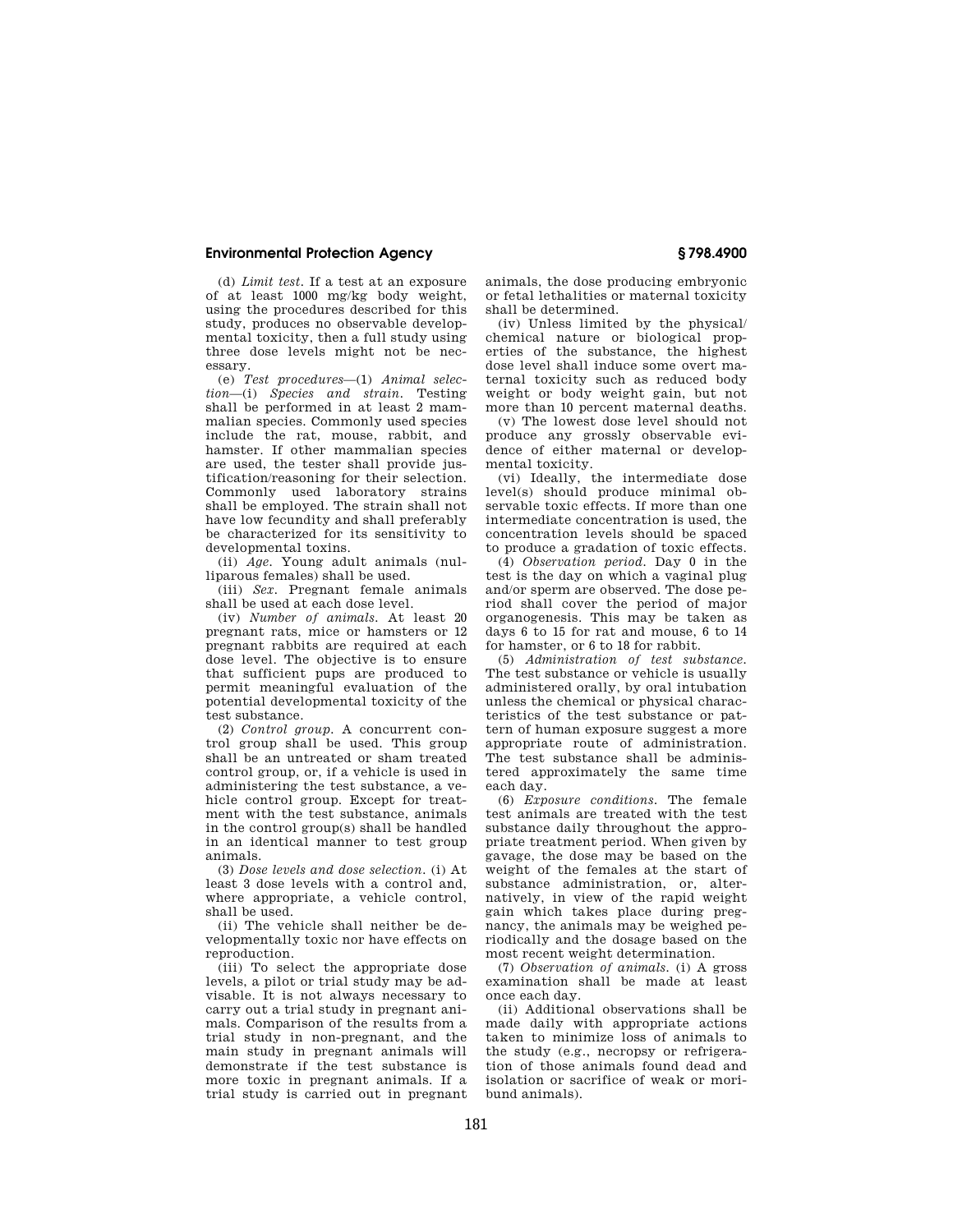**§ 798.4900 40 CFR Ch. I (7–1–09 Edition)** 

(iii) Signs of toxicity shall be recorded as they are observed, including the time of onset, the degree and duration.

(iv) Cage-side observations shall include, but not be limited to: changes in skin and fur, eye and mucous membranes, as well as respiratory, autonomic and central nervous systems, somatomotor activity and behavioral pattern.

(v) Measurements should be made weekly of food consumption for all animals in the study.

(vi) Animals shall be weighed at least weekly.

(vii) Females showing signs of abortion or premature delivery shall be sacrificed and subjected to a thorough macroscopic examination.

(8) *Gross necropsy.* (i) At the time of sacrifice or death during the study, the dam shall be examined macroscopically for any structural abnormalities or pathological changes which may have influenced the pregnancy.

(ii) Immediately after sacrifice or as soon as possible after death, the uterus shall be removed and the contents examined for embryonic or fetal deaths and the number of viable fetuses. The degree of resorption shall be described in order to help estimate the relative time of death of the conceptus. The weight of the gravid uterus should be recorded for dams that are sacrificed. Gravid uterine weights should not be obtained from dead animals if autolysis or decomposition has occurred.

(iii) The number of corpora lutea shall be determined for all species except mice.

(iv) The sex of the fetuses shall be determined and they shall be weighed individually, the weights recorded, and the mean fetal weight derived.

(v) Following removal, each fetus shall be examined externally.

(vi) For rats, mice and hamsters, onethird to one-half of each litter shall be prepared and examined for skeletal anomalies, and the remaining part of each litter shall be prepared and examined for soft tissue anomalies using appropriate methods.

(vii) For rabbits, each fetus shall be examined by careful dissection for vis-

ceral anomalies and then examined for skeletal anomalies.

(f) *Data and reporting*—(1) *Treatment of results.* Data shall be summarized in tablular form, showing for each test group: the number of animals at the start of the test, the number of pregnant animals, the number and percentages of live fetuses and the number of fetuses with any soft tissue or skeletal abnormalities.

(2) *Evaluation of results.* The findings of a developmental toxicity study shall be evaluated in terms of the observed effects and the exposure levels producing effects. It is necessary to consider the historical developmental toxicity data on the species/strain tested. A properly conducted developmental toxicity study should provide a satisfactory estimation of a no-effect level.

(3) *Test report.* In addition to the reporting requirements as specified under 40 CFR part 792, subpart J the following specific information shall be reported:

(i) Toxic response data by concentration.

(ii) Species and strain.

(iii) Date of death during the study or whether animals survived to termination.

(iv) Date of onset and duration of each abnormal sign and its subsequent course.

(v) Food, body weight and uterine weight data.

(vi) Pregnancy and litter data.

(vii) Fetal data (live/dead, sex, soft tissue and skeletal defects, resorptions).

(g) *References.* For additional background information on this test guideline the following references should be consulted:

(1) Department of Health and Welfare. *The Testing of Chemicals for Carcinogenicity, mutagenicity and Teratogenicity.* Minister of Health and Welfare (Canada: Department of Health and Welfare, 1975).

(2) National Academy of Sciences. ''Principles and Procedures for Evaluating the Toxicity of Household Substances.'' A report prepared by the Committee for the Revision of NAS Publication 1138, under the auspices of the Committee on Toxicology, National Research Council, National